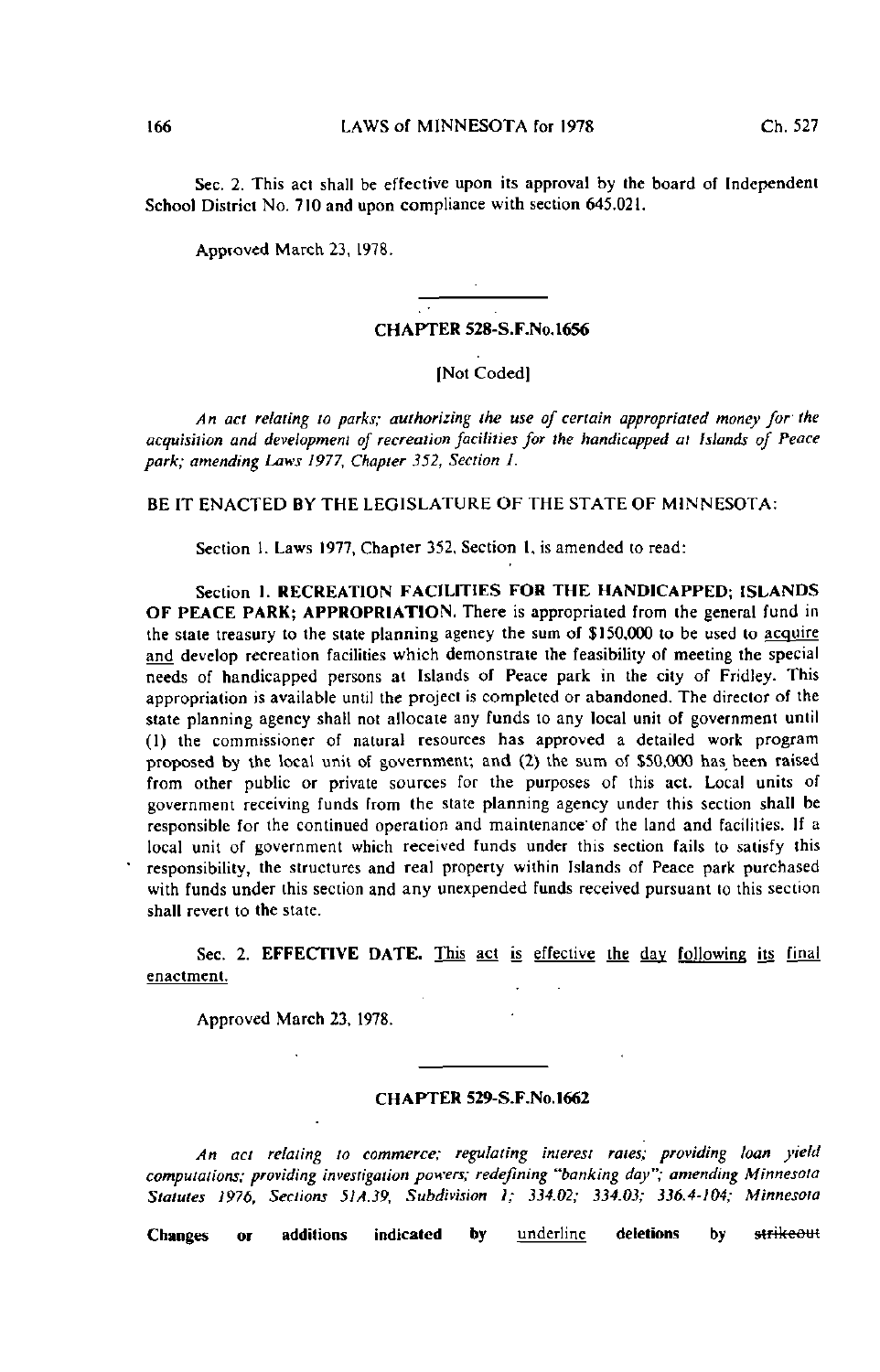Statutes, 1977 Supplement, Section 47.20, Subdivisions 2, 4, and 13.

BE IT ENACTED BY THE LEGISLATURE OF THE STATE OF MINNESOTA:

Section I. Minnesota Statutes 1976, Section 336.4-104, is amended to read:

336.4-104 DEFINITIONS AND INDEX OF DEFINITIONS. (1) In this article unless the context otherwise requires:

(a) "Account" means any account with a bank and includes a checking, time, interest or savings account;

(b) "Afternoon" means the period of a day between noon and midnight;

(c) "Banking day" means that part of any day, excluding Saturday, Sunday and holidays, on which a bank is open to the public for carrying on substantially all of its banking functions;

(d) "Clearinghouse" means any association of banks or other payers regularly clearing items;

(e) "Customer" means any person having an account with a bank or for whom a bank has agreed to collect items and includes a bank carrying an account with another bank;

(0 "Documentary draft" means any negotiable or non-negotiable draft with accompanying documents, securities or other papers to be delivered against honor of the draft;

(g) "Item" means any instrument for the payment of money even though it is not negotiable but does not include money;

(h) "Midnight deadline" with respect to a bank is midnight on its next banking day following the banking day on which it receives the relevant item or notice or from which the time for taking action commences to run, whichever is later;

(1) "Properly payable" includes the availability of funds for payment at the time of decision to pay or dishonor;

(j) "Settle" means to pay in cash, by clearinghouse settlement, in a charge or credit or by remittance, or otherwise as instructed. A settlement may be either provisional or final;

(k) "Suspends payments" with respect to a bank means that it has been closed by order of the supervisory authorities, that a public officer has been appointed to take it over or that it ceases or refuses to make payments in the ordinary course of business.

(2) Other definitions applying to this article and the sections in which they appear Changes or additions indicated by underline deletions by strikeout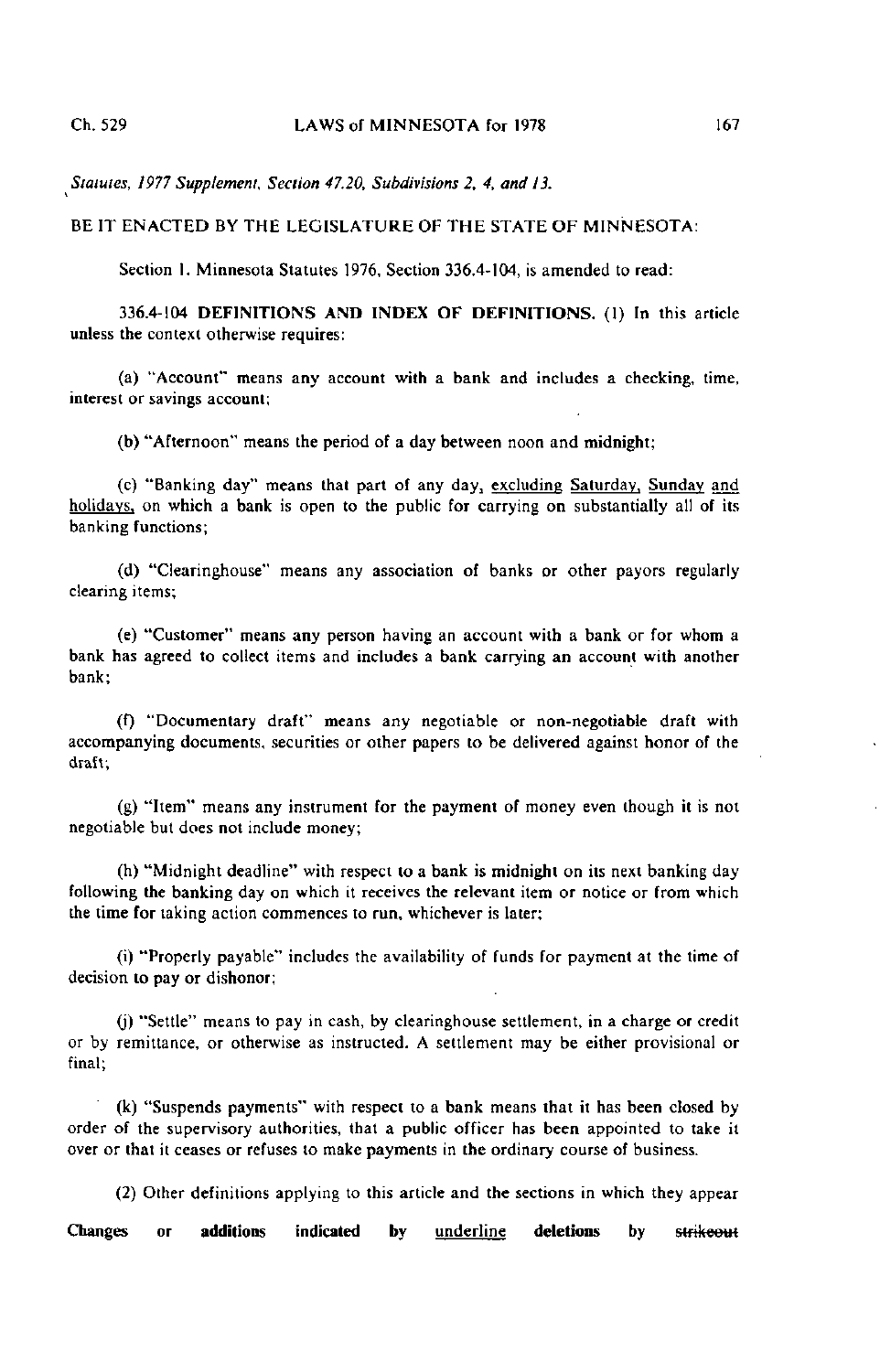"Collecting bank," section 336.4-105

"Depositary bank," section 336.4-105

"Intermediary bank," section 336.4-105

"Payer bank," section 336.4-105

"Presenting bank," section 336.4-105

"Remitting bank," section 336.4-105

(3) The following definitions in other articles apply to this article:

"Acceptance," section 336.3-410

"Certificate of deposit," section 336.3-104

"Certification," section 336.3-411

"Check," section 336.3-104

"Draft," section 336.3-104

"Holder in due course," section 336.3-302

"Notice of dishonor," section 336.3-508

"Presentment," section 336.3-504

"Protest," section 336.3-509

"Secondary party," section 336.3-102

(4) In addition article 1 contains general definitions and principles of construction and interpretation applicable throughout this article.

Sec. 2. Minnesota Statutes, 1977 Supplement, Section 47.20, Subdivision 2, is amended to read:

Subd. 2. For the purposes of this section the terms defined in this subdivision have the meanings given them:

(1) "Actual closing costs" mean reasonable charges for or sums paid for the following, whether or not retained'by the mortgagee or lender: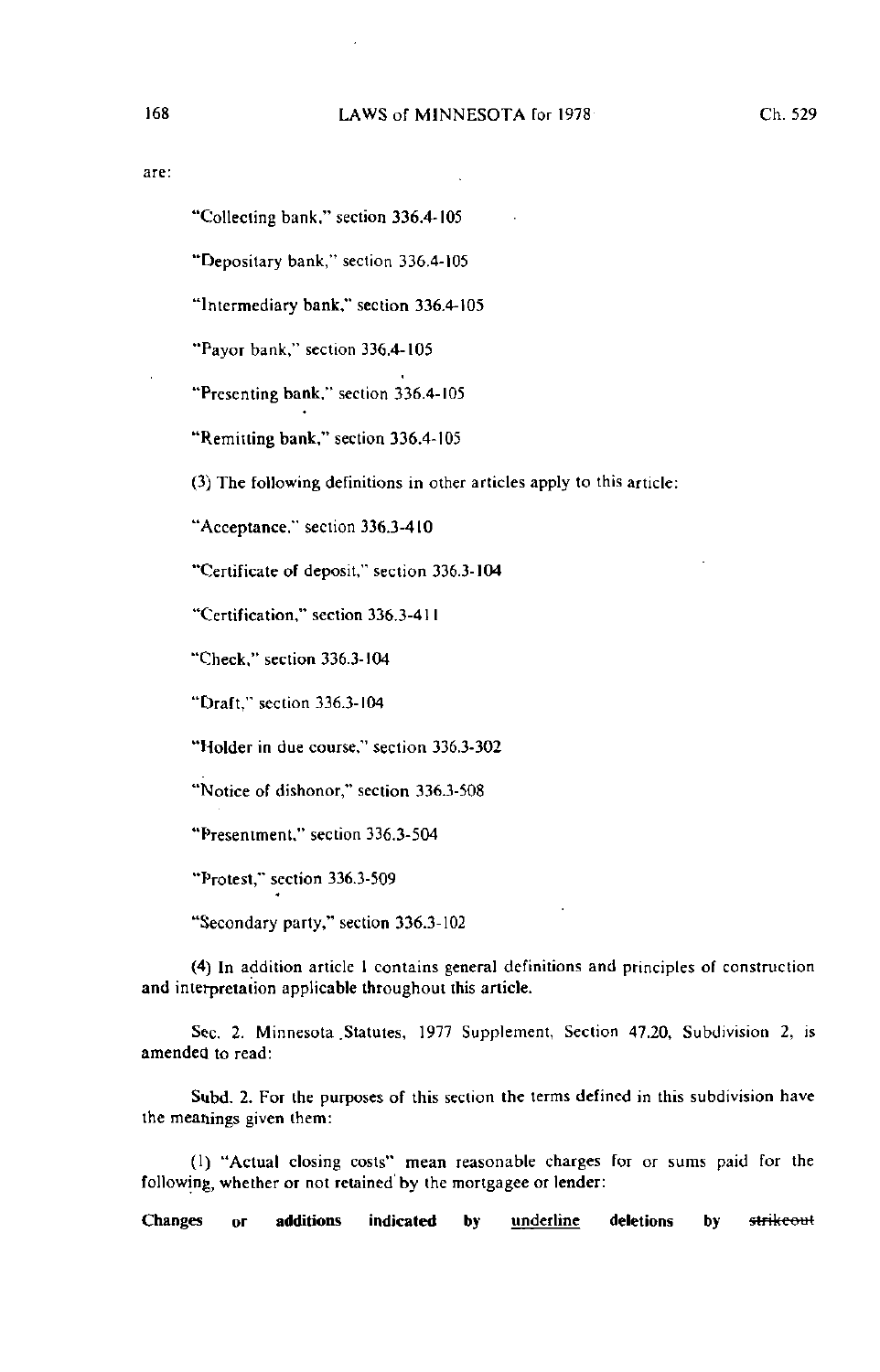(a) Any insurance premiums including but not limited to premiums for title insurance, fire and extended coverage insurance, flood insurance, and private mortgage insurance, but excluding any charges or sums retained by the mortgagee or lender as self-insured retention.

(b) Abstracting, title examination and search, and examination of public records.

(c) The preparation and recording of any or all documents required by law or custom for closing a conventional loan.

(d) Appraisal and survey of real property securing a conventional loan.

(e) A single service charge, which shall include any consideration, not otherwise specified herein as an "actual closing cost" paid by the borrower and received and retained by the lender for or related to the acquisition, making, refinancing or modification of a conventional loan, and shall also include any consideration received by the lender for making a commitment for a conventional loan, whether or not an actual loan follows such commitment. The term service charge shall not include developer's commitment fees. The service charge shall not exceed one percent of the original bona fide principal amount of the conventional loan, except that in the case of a construction loan, the service charge shall not exceed two percent of the original bona fide principal amount of the loan. That portion of the service charge imposed because the loan is a construction loan shall be itemized and a copy of the itemization furnished the borrower. A lender shall not collect from a borrower the additional one percent service charge permitted for a construction loan if it does not perform the service for which the charge is imposed or if third parties perform and charge the borrower for the service for which the lender has imposed the charge.

(f) Charges and fees necessary for or related to the transfer of real property securing a conventional loan or the closing of a conventional loan paid by the borrower and received by any party other than the lender.

(2) "Conventional loan" means a loan or advance of credit, other than a loan or advance of credit made by a credit union or made pursuant to section 334.011, to a noncorporate borrower in an original principal amount of less than \$100,000, secured by a mortgage upon real property containing one or more residential units or upon which at the time the loan is made it is intended that one or more residential units are to be constructed, and which is not insured or guaranteed by the secretary of housing and urban development, by the administrator of veterans affairs, or by the administrator of the farmers home administration. The term mortgage shall not include contracts for deed or installment land contracts.

(3) "Developer's commitment fee" means a fee or other consideration paid to a lender by a person in the business of building or arranging for building residential units for the purpose of securing a commitment by the lender to make conventional loans to credit worthy purchasers of residential units, or a fee or other consideration paid to a lender for the purpose of securing a commitment by the lender to make conventional loans to credit worthy purchasers of apartments as defined in section 515.02 to be created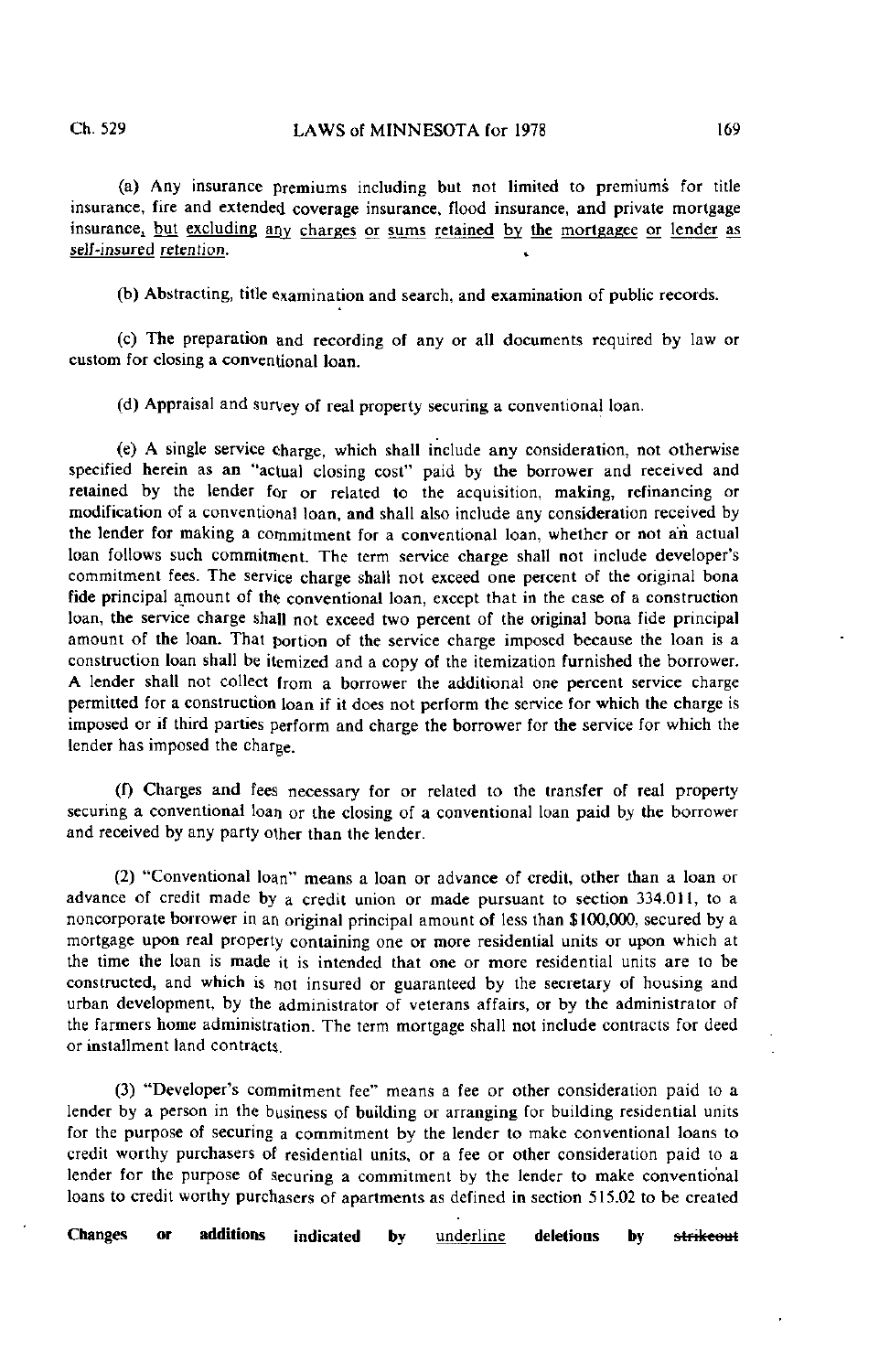out of existing structures pursuant to the Minnesota condominium act, by a person creating the apartments.

(4) "Finance charge" means the total cost of a conventional loan including extensions or grant of credit regardless of the characterization of the same and includes interest, finders fees, and other charges levied by a lender directly or indirectly against the person obtaining the conventional loan or against a seller of real property securing a conventional loan, or any other party to the transaction except any actual closing costs and any developer's commitment fee. The finance charges plus the actual closing costs and any developer's commitment fee, charged by a lender shall include all charges made by a lender other than the principal of the conventional loan.

(5) "Lender" means any person making a conventional loan. The term shall also include the holder or assignee at any time of a conventional loan.

(6) "Loan yield" means the annual rate of return obtained by a lender over the term of a conventional loan and shall be computed as the annual percentage rate as computed in accordance with sections 226.5' (b), (c) and (d) of Regulation Z, 12 C.F.R. section 226, but using the definition of finance charge provided for in this subdivision. The finance charge shall be amortized over the contract term of the conventional loan.

(7) "Monthly index of long term United States government bond yields" means the monthly unweighted average of the daily unweighted average of the closing bid yield quotations in the over the counter markel for all outstanding United States treasury bond issues, based on available statistics, which are either maturing or callable in ten years or more. This index is expressed in terms of percentage interest per annum.

(8) "Person" means an individual, corporation, business trust, partnership or association or any other legal entity.

(9) "Residential unit" means any structure used principally for residential purposes or any portion thereof, and shall include a unit in a townhouse or planned unit development, a condominium apartment, a non-owner occupied residence, and any other type of residence regardless of whether such unit is used as a principal residence, secondary residence, vacation residence or residence of some other denomination.

Sec. 3. Minnesota Statutes, 1977 Supplement, Section 47.20, Subdivision 4, is amended to read:

Subd. 4. No conventional loan shall be made at a rate of interest or loan yield in excess of a maximum lawful interest rate which shall be based upon the monthly index of long term United States government bond yields as compiled by the United States treasury department and published by the department in the monthly treasury bulletin. The maximum lawful interest rate shall be computed as follows:

(1) The maximum lawful rate of interest for a conventional loan made or contracted for during any calendar month shall be equal to the monthly index of long term United States government bond yields for the second preceding calendar month plus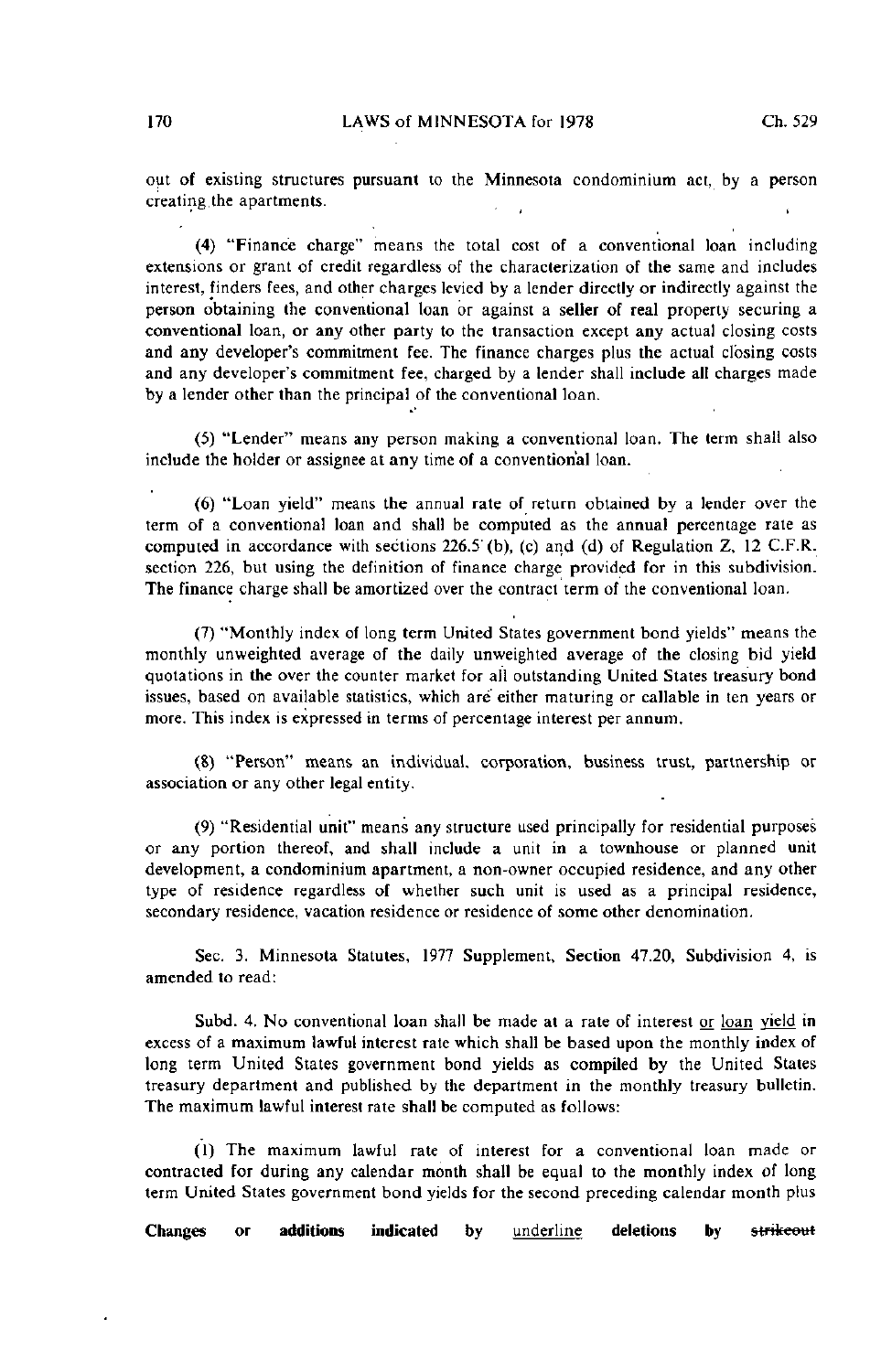an additional two percent per annum rounded off to the nearest quarter of one percent per annum or rounded off to the highest quarter of one percent per annum if equidistant.

(2) On or before the 20th day of each month the commissioner of banking shall determine, based on available statistics, the monthly index of long term United States government bond yields for the preceding calendar month and shall determine the maximum lawful rate of interest for conventional loans for the next succeeding month, as defined in clause (I) and shall cause the maximum lawful rate of interest to be published in a legal newspaper in Ramsey county on or before the 20th day of each month and in the state register on or before the last day of each month; the maximum lawful rate of interest to be effective oh the first day of the next succeeding month.

(3) The loan yield obtained from a conventional loan shall not exceed the maximum lawful rate of interest established in elause (1).

f4) (3) A contract rate within the maximum lawful interest rate applicable to a conventional loan at the time the loan is made shall be the maximum lawful interest rate for the term of the conventional loan.

 $(5)$  (4) Conventional loans made pursuant to a commitment for a conventional loan, including a commitment for conventional loans made upon payment of a developer's commitment fee. which provides for consummation within some future time following the issuance of the commitment may be consummated pursuant to the provisions, including the interest rate, of the commitment notwithstanding the fact that the maximum lawful rate of interest at the time such conventional loan is actually made is less than the commitment rate of interest, provided the commitment rate of interest does not exceed the maximum lawful interest rate in effect on the date the commitment was issued and provided that the commitment when issued and agreed to shall constitute a legally binding obligation on the part of the mortgagee or lender to make a conventional loan within a specified time period in the future at a rate of interest not exceeding the maximum lawful rale of interest effective as of the date the commitment was issued. The refinancing of (a) an existing conventional loan, (b) a loan insured or guaranteed by the secretary of housing and urban development, the administrator of veterans affairs, or the administrator of the farmers home administration, or (c) a contract for deed by making a conventional loan shall be deemed to be a new conventional loan for purposes of determining the maximum lawful rate of interest under this subdivision. A commitment shall be deemed to be issued on the date the commitment is hand delivered by the lender to the borrower, or mailed to the borrower or to any one of them if there should be more than one.

 $(6)$   $(5)$  A loan made pursuant to a commitment, including a commitment for conventional loans made upon payment of a developer's commitment fee, issued on or before July 31, 1979 at a rate of interest not in excess of the rate of interest authorized by this subdivision at the time the contract or commitment for the loan was made shall continue to be enforceable in accordance with its terms until the indebtedness is fully satisfied.

 $(7)$  (6) This subdivision expires July 31, 1979.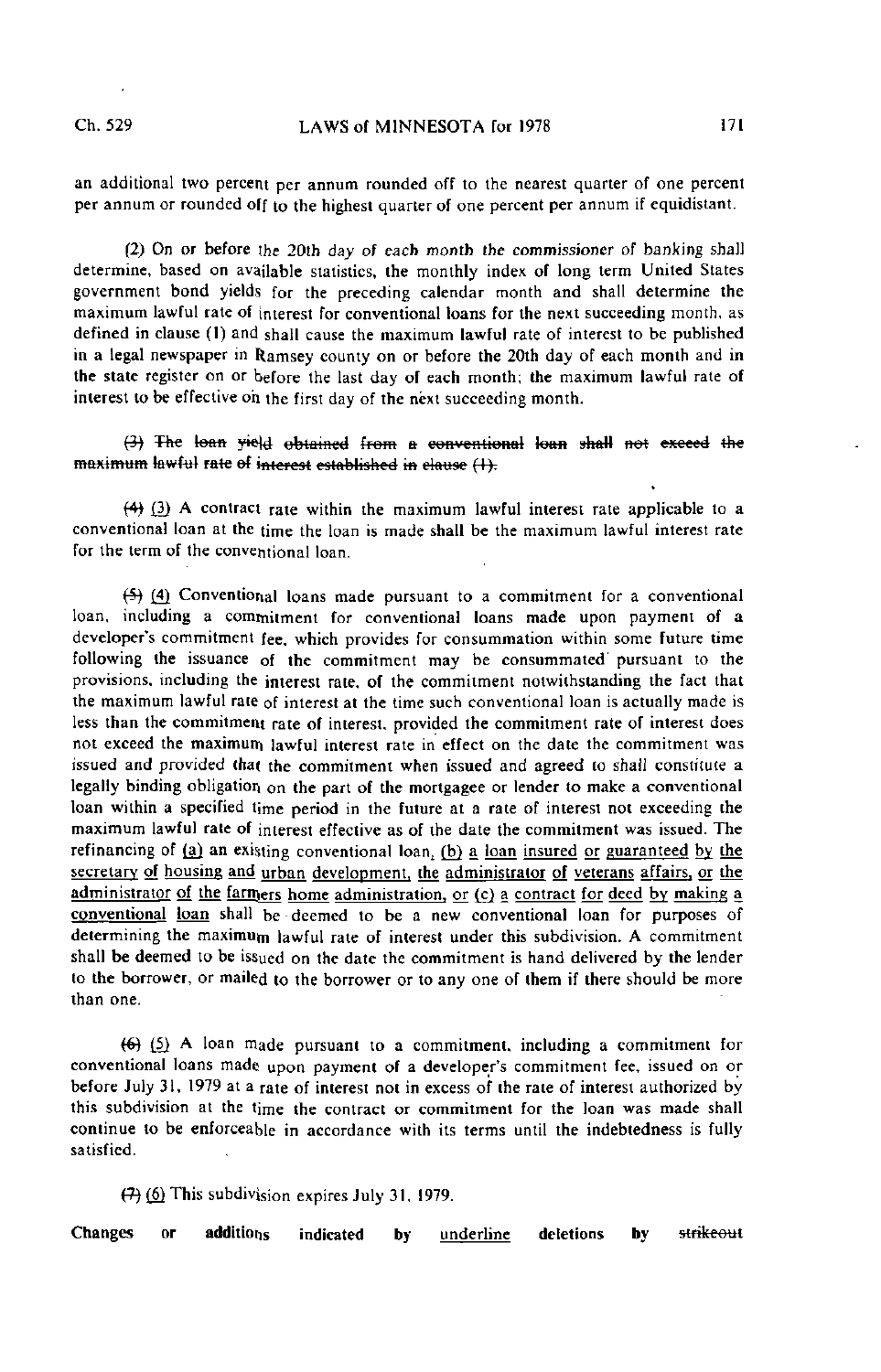Sec. 4. Minnesota Statutes, 1977 Supplement, Section 47.20, Subdivision 13, is amended to read:

Subd. 13. Any conventional loan having an interest rate or loan yield in excess of the maximum lawful interest rate provided for in subdivision 4 shall be usurious and subject to the same penalties as a loan made in violation of section 334.01. Any lender intentionally violating any other provision of this section shall be fined not more than \$100 for each offense.

Sec. 5. Minnesota Statutes 1976, Section 51A.39, Subdivision 1, is amended to read:

51A.39 LOAN EXPENSES. Subdivision I. FEES AND CHARGES. Every association may require borrowing members to pay all reasonable expenses incurred in connection with the making, closing, disbursing, extending, readjusting, or renewing of real'estate loans. Without limiting the generality of the foregoing, such expenses may include appraisal, attorney, abstract, recording, and registration fees, title examination, loan insurance, credit report, survey, drawing of papers, escrow services, loan closing costs, and taxes or charges imposed upon or in connection with the making and recording of any loan. Every association also may require borrowing members to pay the cost of all other necessary and incidental services rendered by the association or by others in connection with real estate and other loans in such reasonable amounts as may be fixed by the board of directors. Without limiting the generality of the foregoing, such costs may include the costs of services of inspectors, engineers, and architects. Such initial charges may be collected by the association from the borrower and paid to any persons, including any director, officer, or employee of the association rendering such services, or paid directly by the borrower. In lieu of such initial charges to cover such expenses and costs, an association may make a reasonable charge, part or all of which may be retained by the association which renders such service, or part of all of which may be paid to others who render such services. The fees and charges authorized by this and the preceding section shall be in addition to interest authorized by law, and shall not be deemed to be a part of the interest collected or agreed to be paid on such loans within the meaning of any law of this state which limits the rate of interest which may be exacted in any transaction. No director, officer, or employee of an association shall receive any fee or other compensation of any kind in connection with procuring any loan for an association, except for services actually rendered as above provided. This section shall not apply to  $a$ conventional loan made pursuant to section 47.20.

Sec. 6. Minnesota Statutes 1976, Section 334.02, is amended to read:

334.02 USURIOUS INTEREST; RECOVERY. Every person who for any such loan or forbearance shall have paid or delivered any greater sum or value than in section 334.01 allowed to be received may, by himself or his personal representatives, recover in an action against the person who shall have received the same, or his personal representatives, the full amount of interest or premium so paid, with costs, if action therefor be is brought within two years after such payment or delivery; provided; that one-half of the amount so recovered shall be paid by the officer collecting the same into the treasury of the county where collected; for the use of common schools.